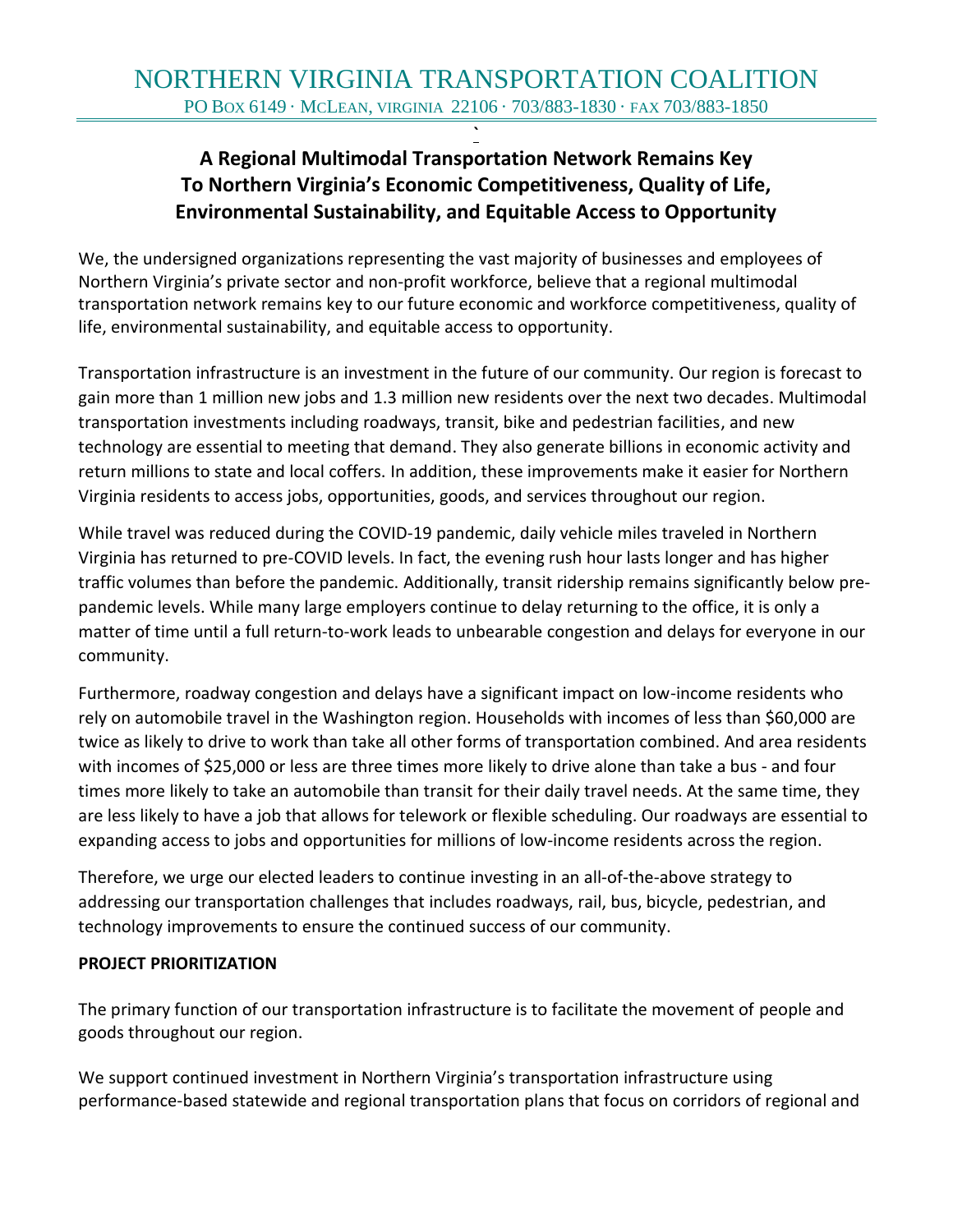statewide significance and the prioritization of projects that produce the best long-term return on investment.

When prioritizing transportation projects, the Commonwealth Transportation Board and the Northern Virginia Transportation Authority should focus on projects that:

- Reduce congestion and travel time between major regional employment centers;
- Move the greatest number of people throughout the region;
- Increase region-wide network reliability; and
- Promote regional economic development and growth.

## **KEY IMPROVEMENTS**

Using these criteria, transportation funds should be primarily allocated and leveraged, where appropriate, with federal, state, regional, and private funds on projects of large-scale regional significance. These include:

- **American Legion Bridge** -- Add two new High Occupancy Toll (HOT) Lanes in each direction and add express bus service between Virginia and Maryland per the recommendations of the American Legion Bridge TDM Study.
- **495 NEXT** -- Complete the expansion of Virginia's HOT Lanes Network to the American Legion Bridge.
- **New Potomac River Crossing** -- Construct a new Bridge northwest of the American Legion Bridge.
- **VRE** -- Fund the construction of a new Long Bridge and fourth track to Springfield. Prioritize sustainable operations funding.
- **Route 28** -- Build the 28 Bypass and Route 28 STARS improvements in Prince William County. Improve the intersection of Route 28, the Dulles Toll Road, and the Dulles Greenway.
- **Northstar Corridor** -- Connect Route 234 in Prince William with US Route 50 in Loudoun County.
- **Metro** -- Open Silver Line Phase 2. Prioritize Metrorail safety and reliability. Redesign Metrobus routes and evaluate Metrorail services schedules to rebuild and maximize ridership.
- **Fairfax County Parkway** -- Convert to limited-access facility.
- **Richmond Highway** -- Expand roadway capacity including dedicated lanes for Bus Rapid Transit.
- **Regional Express Bus Network** -- New express bus service using the regional managed lanes network including I-66, I-495, I-95, I-395, I-270, and the American Legion Bridge.

## **NORTHERN VIRGINIA TRANSPORTATION AUTHORITY FUNDING & AUTONOMY**

In order to make these investments, we strongly support the full restoration of Northern Virginia Transportation Authority funding diverted in 2018 using statewide or regional dedicated funding sources. After the 2020 General Assembly Session, there remains a \$38.5 million per year shortfall.

In addition, we believe the Commonwealth should maintain its commitment to fund transportation improvements in Northern Virginia. The presence of local, regional, and private transportation funding as well as toll revenue does not absolve the Commonwealth of this responsibility.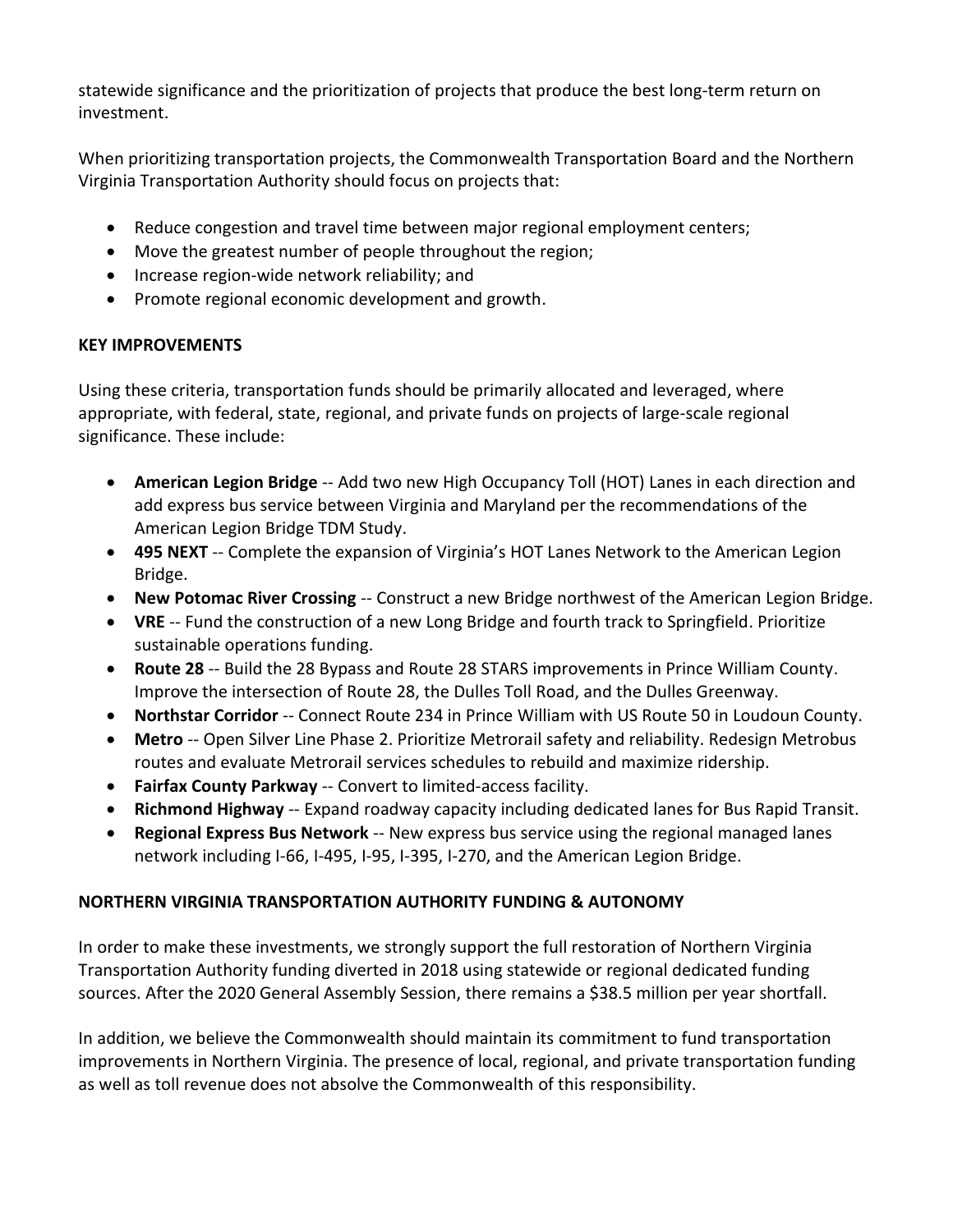Furthermore, we support the continued autonomy of the Northern Virginia Transportation Authority and Northern Virginia Transportation Commission to make regional transportation planning and funding decisions for Northern Virginia.

#### **CONGESTION MANAGED LANES**

We support the use of congestion managed express toll lanes to expand the capacity of our roadway network, incentivize carpooling, and increase transit reliability. We believe that any net revenue to the Commonwealth or Northern Virginia raised through the implementation of these lanes should be reinvested in transportation improvements that directly expand the travel capacity of the corridor in which that revenue is raised.

## **WMATA**

We believe that Metro is a core statewide asset, and that a well-maintained, safe, reliable, and fiscally sustainable Metrorail system is essential to Northern Virginia's and the Commonwealth's economic competitiveness.

Therefore, we support maintaining sustainable, adequate Metrorail funding from all sources tied to implementation of appropriate operational, safety, and governance reforms. We also support an evaluation of WMATA's long-term financial stability due to the ridership impacts of COVID-19 and telework trends in the region. WMATA should also work with local transit agencies to continue improving the efficiency and effectiveness of our regional bus network including a bus network redesign, modernization, and the creation of new dedicated bus lanes in the region.

#### **TRANSPORTATION DEMAND MANAGEMENT**

Finally, we support the creation of tax incentives for employers who provide employees with fare assistance for public transportation, telework, and other travel demand management options.